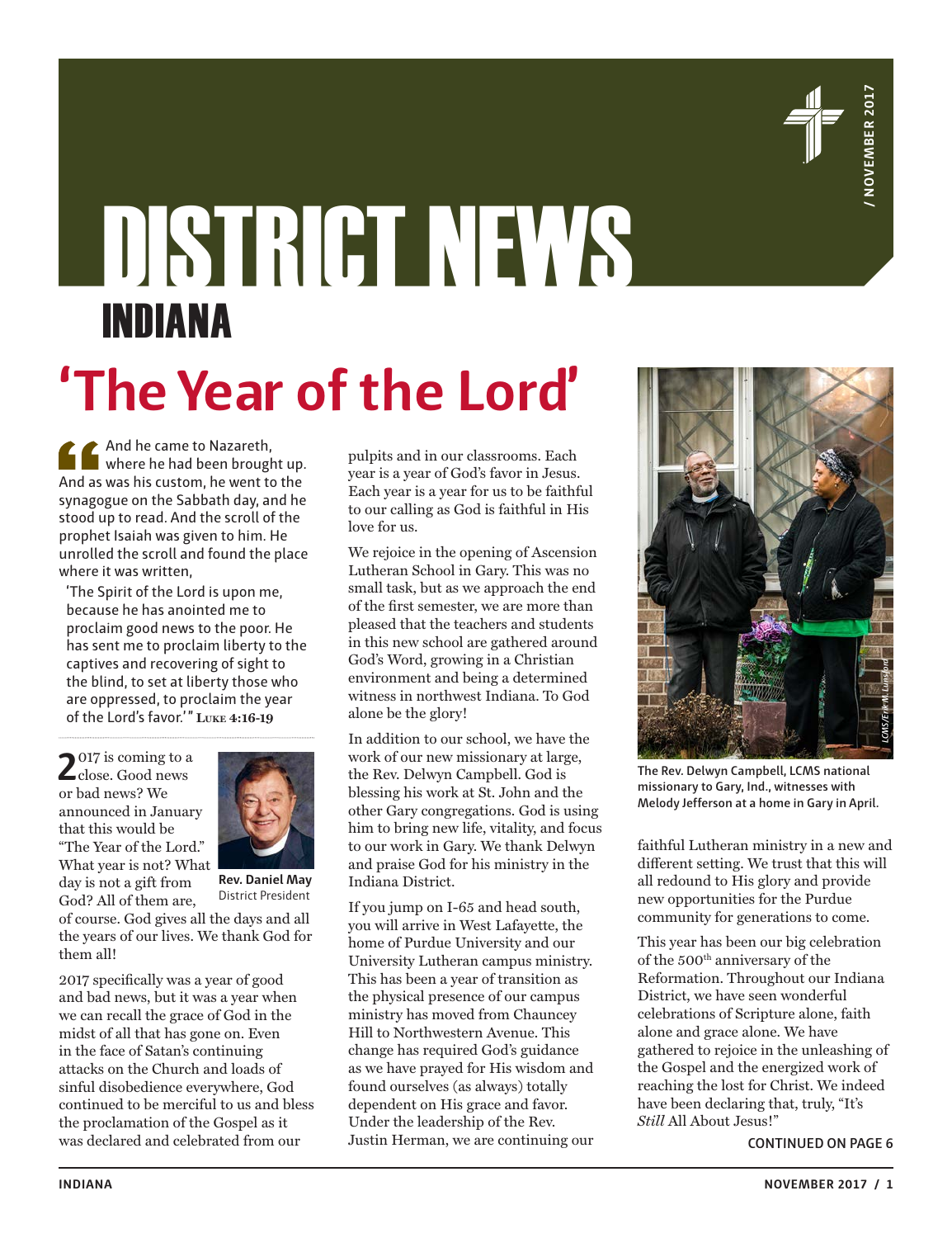### **FRIICATION**

# *Why a Lutheran school?*









I f you were<br>ask parent<br>why they<br>have chosen a f you were to ask parents why they Lutheran school for their children, you most likely would receive answers like:

- $\blacktriangleright$  "I am seeking a school that is safe."
- $\blacktriangleright$  "I am looking for a school that has small class sizes."

**Dr. Jon Mielke** Executive Counselor for Christian Education

 $\blacktriangleright$  "I am seeking a school that provides academic rigor."

Anecdotal data helps provide Christian educators with an opportunity to teach God's Word to those who may be familiar with Scripture, or may be hearing about Jesus for the first time.

Christian principals and teachers have begun another academic year. For whatever reason parents have chosen to enroll their children in Lutheran schools, teachers now have opportunities to teach children and young adults a variety of subjects, thus equipping and helping each of them to grow intellectually.

Teachers also have great opportunities to teach about Jesus Christ, our Risen

Lord, thus helping their students grow in a personal relationship with their Savior.

The Indiana District is comprised of Lutheran schools with different historical beginnings. We all begin the 2017-18 academic year, however, in celebration of the 500th anniversary of the Reformation. Churches and schools have activities planned throughout the year to celebrate and rejoice together. For others, 2017-18 may begin with events planned for different times to celebrate a milestone year of Christian instruction as well as the Reformation.

One milestone worth celebrating is a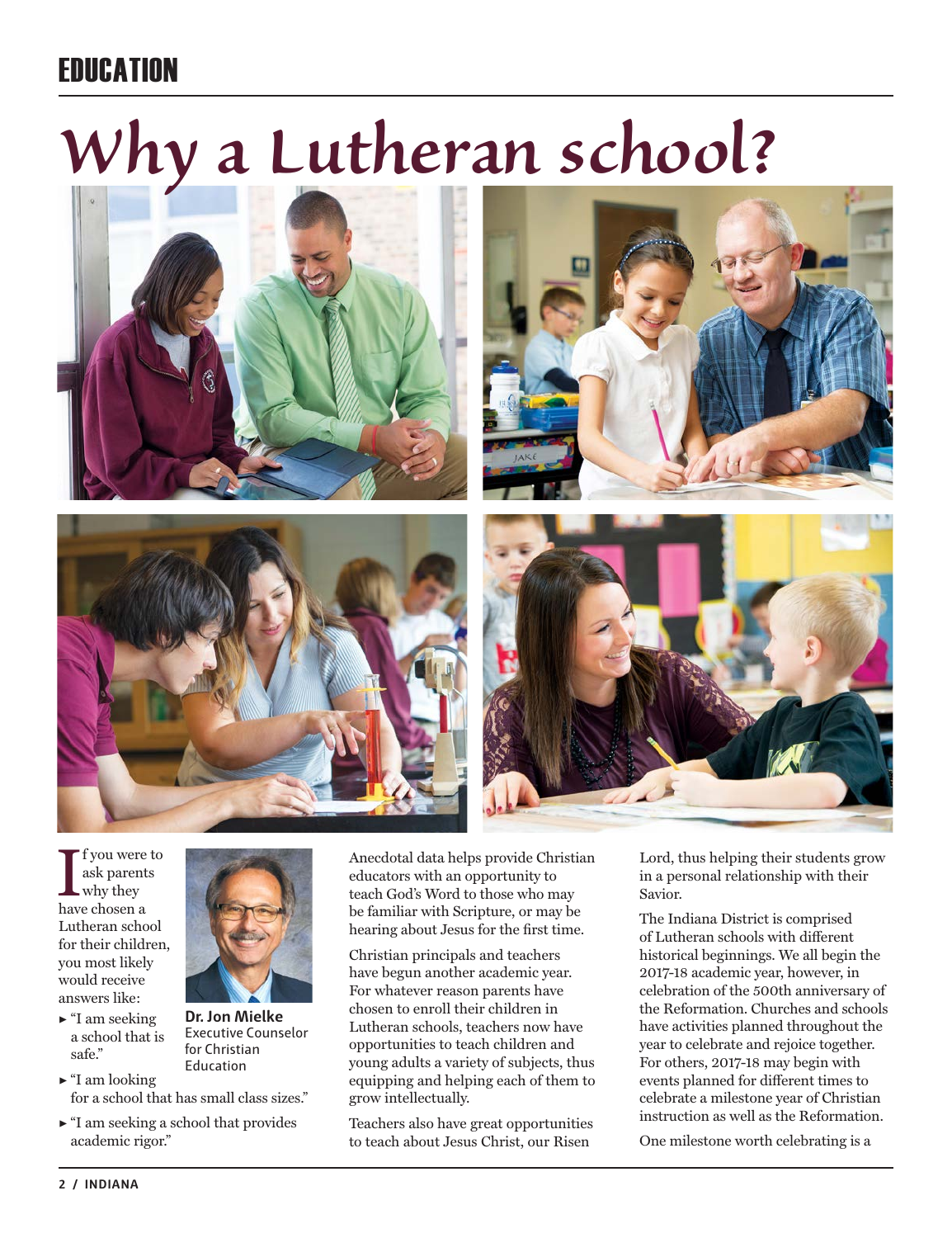new school start, Ascension Lutheran Christian School in Gary. What a great time our Lord has chosen to work through His people — during this 500th anniversary of the Reformation — to open a Lutheran-Christian school in Gary.

Ascension Lutheran Christian School begins with 16 students in kindergarten through second grade. For many, if not all, of the students, this will be their first opportunity to learn about Jesus. The Reformation is *still* all about Jesus. Our Lutheran schools consistently and deliberately have kept Christ as their cornerstone in all that they do. As do all Indiana District schools, Ascension Lutheran Christian School exists so teachers and students can interact through Christian instruction, providing the Holy Spirit the means to strengthen the faith of students.

#### **How is this accomplished?**

Christian teachers are intentional about planning and creating learning experiences that interpose God's leftand right-hand kingdoms. Lessons about creation, the exodus, the flood, the incarnation of Christ and His death, resurrection and ascension, Paul's journeys, the history of the Israelites, the early church in Acts and the work of the early Apostles meshed and taught with curricular content creates a learning environment by which the Holy Spirit strengthens the faith of students.

Academic rigor coupled with God's Word provides spiritual, social and intellectual growth. That instruction brings about a learning experience for a life "worthy of the calling to which we have been called (Eph. 4:1-5). Christian teachers are also skilled at discerning which approach, which high-yield strategies and which questions to ask — and when to ask — to pique student interest and thought.

Christian instruction is not merely an add-on. This Christian task of didactics and the pedagogy of teaching Law and Gospel is a ministry of the Church and not merely a rehash of public or private education in our Lutheran schools. Students are taught Christ is life itself and life abundant, now and forever

(John 10:10). The same Word that is present and powerful in our public preaching and the Sacraments is this same Word entangled with curricular content in the classroom.

#### **Why is this important?**

Lutheran schools exist for the good of the congregation and community being served. The sanctifying power of the Holy Spirit calls, gathers, enlightens and keeps us in that One, True faith, and this is happening in our schools as God's Word is being taught. The Christian teacher's lesson is prepared in an effort to strengthen the Christian faith of students — and to equip students to be blessings to their parents, joyful servants in the Church and worthy Christian citizens now and in the future.

The motives and convictions of Christian teachers make the education personable and unique, which are blessings for children and their families even if the parents may not have chosen a Lutheran school for a spiritual purpose. With such a blessing, the academic progress of students is coupled with the saving message of the Gospel of Jesus Christ to create a learning culture that encourages and affirms students to use their intellectual talents and ethical and moral decision-

making skills now and when they become adults.

In a culture that pursues and encourages relativism, Lutheran schools are counter-cultural, proclaiming the only way to the Father is through His One and Only Son. Young adults and children are reassured that their identity is rooted in the Cross of Christ, God's Word is absolute truth and infallible, and salvation is for all believers in Jesus — life now and life abundant forever.

#### **We give thanks to God for:**

- ▶ Ordained and commissioned ministers of the Gospel.
- $\blacktriangleright$  Lutheran schools.
- $\blacktriangleright$  Lutheran congregations that give of their time, talents and treasures to sustain and celebrate Christian education.
- $\blacktriangleright$  The partnership we have with each other (Phil. 1:4-6), and the partnership we enjoy with our heavenly Father because of Jesus' suffering, death, resurrection and ascension.

It is our prayer that God grant a most blessed and memorable start to the 2017–18 school year!

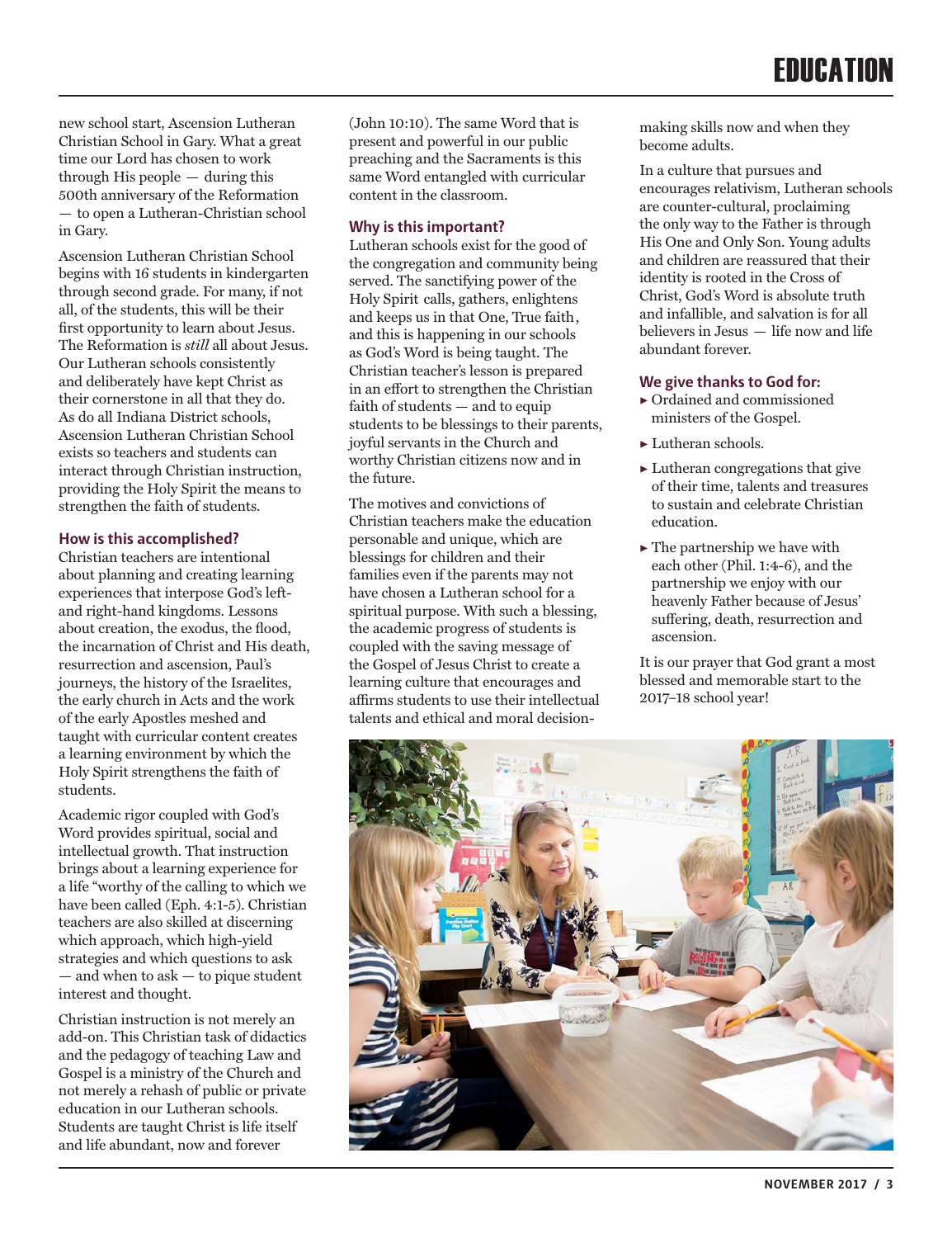## INSTALLATIONS

#### **The Rev. Benjamin Micheel** was installed as the pastor of Holy Trinity Lutheran Church, LaGrange, Ky., on Sept. 10.

Participating in the installation were, from left (front row) the Revs. Dan May, Micheel, John Stebbins, Henry Loppnow; (middle row) Ron Richeson, Mark Darnstaedt, Bruce Kischnick, Chris Weber, Paul Speerbrecker; (back row) Chuck Fausel, Matt Woods, Phil Girardin, Jonathan Mueller, Dr. Mark Whitsett, Steve Ensley, Tom Elbert and Michael Boyd.





#### **The Rev. Dr. Gary Zakian** was installed as pastor of Calvary Lutheran Church, Bedford, on Sept. 10.

Participants were, from left (front row) the Revs. Martin Keller, Craig Muhlbach, Zakian, Andrew Currao, Eric Edwards; (back row) Jeffrey Stuckwisch, Ed Keinath, Philip Bloch, Joseph Barlou, Bradley Akey and Jeremy Yeadon.

#### **The Rev. Jeremy Yeadon** was installed as pastor of St. Peter's, Brownstown, on Aug. 27.

He was born and raised in North Judson. A 2010 graduate of Concordia Theological Seminary, he served Zion, Wabash, prior to accepting the call to St. Peter's. He and his wife, Diane, have three children.

Participants were, from left (front row) the Revs. William Stache, Andrew Currao, Craig Nuhlbach, Yeadon, Martin Keller, Bradley Akey, Jordan McKinley; (middle row) Daniel Lepley, Paul Neuman, Joseph Barlau, Matt Jung; (back row) James Rodriguez, Ed Keinath, Jeffrey Stuckwisch and Philip Bloch.

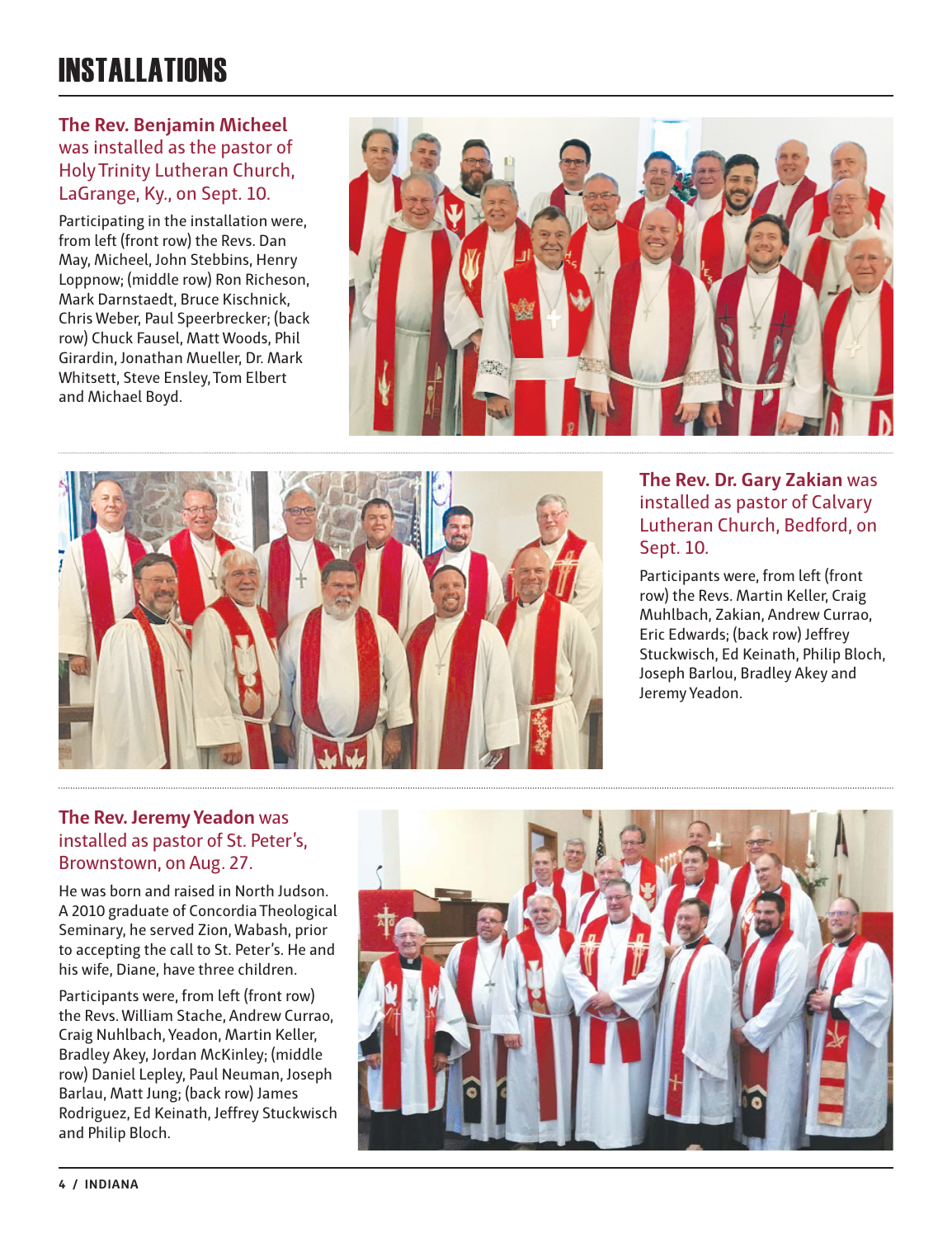### **STEWARDSHIP**

# Is it **WHAT**, **HOW** or **WHY**?

COUNT YOUR<br>BLESSINGS,<br>by-one this blessings, oneby-one this Thanksgiving month. As you do so, you might reflect on, "What did I do to deserve all of this?" Or, "How did this all happen?" And more



Council of Resources

"extra" blessings will likely be on their way in December.

The what and the how also may pertain to others. What should I give to them and how should I do it?

But as a Christian steward, it is not about our benevolence toward others. It flows from who God made us to be and for whom the Lord has made us to serve. And that's the why!

In a recent Bible study I led on the Apostles' Creed, Martin Luther's

explanation of the First Article reminded us of all of our blessings. In part:

"That He has given me my body and soul, eyes, ears, and all my members, my reason and all my senses. … That He richly and daily provides me with all that I need to support this body and life."

Luther concludes by stating:

"For all which it is my duty to thank and praise, to serve and obey Him."

"What shall I render to the LORD for all His benefits toward me?" **—Ps. 116:12**

Let's move beyond the *what* and the *how* and move to the *why*! When giving is proportional and sacrificial, and when service is rendered to your congregation and others in response to the way the Lord has served us, the Gospel is showing forth.

That is the Holy Spirit working in you. This is most certainly true!



## **November Prayer List**

**Week of November 6**

- › Eastern District
- › Circuit 12
- › Christ, Anderson
- › Emanuel, Arcadia
- › St. Peter, Huntington
- › Good Shepherd, Kokomo
- › Our Redeemer, Kokomo
- › Zion, Kokomo
- › St. James, Marion
- › Grace, Muncie
- › St. John, Peru
- › Emanuel, Tipton
- › Zion, Wabash
- **Week of November 13**
- › English District
- $\sqrt{C}$  Circuit 20
- › Our Savior, Danville
- › Our Redeemer, Lexington
- › St. John, Lexington
- › Good Shepherd, Lexington
- › Bread of Life, Georgetown

#### **Week of November 20**

- › Florida-Georgia District › Circuit 4
- › St. Paul, Denham
- › Immanuel, Tracy
- › St. Matthew, Hamlet
- › First, Hanna
- › Our Redeemer, Knox
- › St. John, LaCrosse
- › St. John, LaPorte
- › St. Mark, Medaryville
- › St. Peter, North Judson
- › St. John, Wanatah
- › St. Luke, Winamac

#### **Week of November 27**

- › Iowa District East
- › Circuit 8
- › Bethlehem, Fort Wayne
- › Emmaus, Fort Wayne
- › Mt. Calvary, Fort Wayne
- › Peace, Fort Wayne
- › Shepherd of the City, Fort Wayne
- › Trinity (Decatur Rd.), Fort Wayne
- › Zion, Fort Wayne
- › Aboite, Fort Wayne
- › New Life, Fort Wayne
- › Southwest, Fort Wayne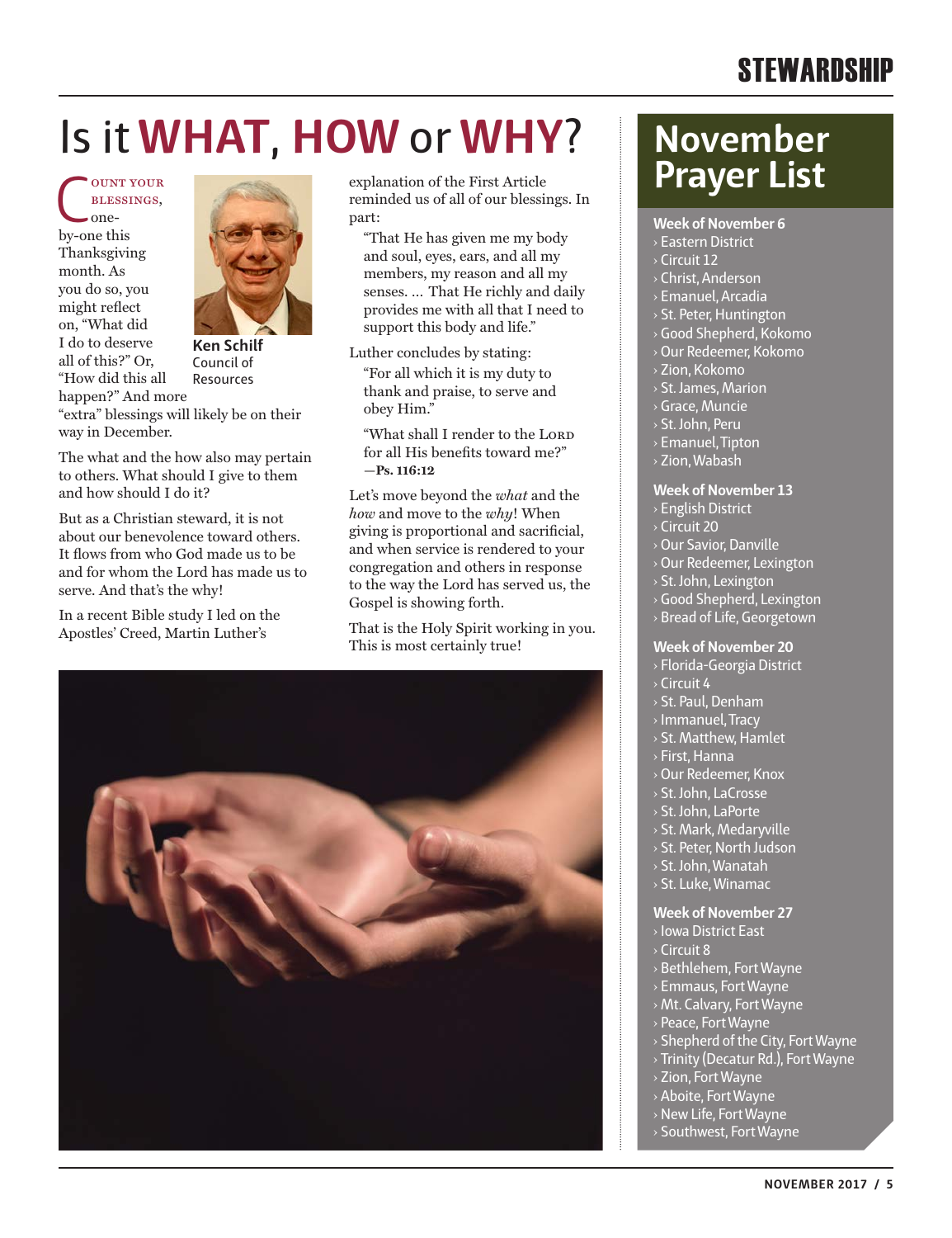# **CALENDAR OF EVENTS**

#### **Please add these important dates for both informational and exciting events to your calendar.**



#### **NOVEMBER**

**1-3** Luther Hostel *Concordia Theological Seminary, Fort Wayne*

**2-5**

Christ Academy College and Peobe Academy *Concordia Theological Seminary, Fort Wayne*

#### **5–7**

Good Shepherd Institute Conference, *Concordia Theological Seminary, Fort Wayne*

#### **9-11**

National Rural and Small Town Mission Conference, *Kansas City, Mo.*

**10-12** Indiana District Youth Gathering, *Holy Cross, Indianapolis*

#### **11**

Pre-Retirement Workshop for Rostered Workers, *Immanuel, Valparaiso*

#### **14**

Seminary Guild Meeting, *Concordia Theological Seminary*

# **NOVEMBER BIRTHDAYS**

#### **NOV. 2**

- ›Virginia Nosek, 93 Our Saviour, Evansville
- ›Wilma Fehd, 90 Trinity, Darmstadt

#### **NOV. 4**

- › Lois Schmidt, 96 Emmanuel, Fort Wayne
- › Marge Sahlhoff, 95 Calvvary, Plymouth

#### **NOV. 5**

- › Ruth Pederson, 92 Faith, DeMotte
- › Doris Krulik, 90 St. Peter, North Judson
- **NOV. 6** › Mildred Franke, 95
- Bethlehem, Fort Wayne **NOV. 7** › Jacqueline Bock, 91
- Holy Cross, Fort Wayne
- › Norma Russell, 91 Immanuel, Seymour
- **NOV. 8** › Lily Harper, 95 Cornerstone, Carmel

#### **NOV. 9**

› Roselee Peters, 90 Concordia, Louisville

#### **NOV. 10**

› Pat Hormann, 92 Emmanuel, Fort Wayne

#### **NOV. 11**

- › Eleanor Peter, 94 Trinity, Dillsboro
- › Anna Clymer, 93 Bethlehem, Fort Wayne › Ginny Voelker, 92
- Holy Cross, Fort Wayne

#### **NOV. 12** › **Nelda Dome, 104 Emmanuel, Tell City**

**6 / INDIANA**

- › Grace Wolf, 95
- Calvary, Indianapolis
- › Carol Smith, 93, Zion, Decatur

#### **NOV. 13**

- › Lucille Psilas, 99 Emmanuel, Fort Wayne
- › Bill Eshcoff, 92 Holy Cross, Fort Wayne
- **NOV. 14** › Alta Boyce, 95
- Trinity, Dillsboro › George Moeller, 90 Heritage, Valparaiso

#### **NOV. 15**

- › Herbert Kleeman, 93 Zion, Garrett
- › Marcella Sheets, 92, Bethlehem, Fort Wayne
- › Paul Christiansen, 91 Calvary, Plymouth
- › Morgan Jones, 91 St. Paul's, Evansville
- › Lucille Brandt, 90
- Zion, Fort Wayne › Phyllis Doty, 90,
- Bethlehem, Fort Wayne
- **NOV. 16**
- › **RuthAlice Carey, 100, St. Paul's, Fort Wayne**
- ›Vivian Purvis, 98 Bethlehem, Fort Wayne › Bettie Engelbrecht, 97
- St. Paul's, Evansville

#### **NOV. 19**

› Harold Fowler, 90 St. James, Logansport

#### **NOV. 22**

› Amelia Nienaber, 93 St. Paul's, Evansville

### **NOV. 23**

›Mary Lee Thompson, 92 Grace, New Albany

#### **NOV. 24**

- › Glenna Rigsby, 90 Immanuel, Seymour
- › Norman Strauch, 90
- St. James, Logansport **NOV. 25**
- › Emily Brown, 96 St. Peter, North Judson

#### **NOV. 26**

- ›Thomas Kalberer, 94 Trinity, Hobart
- › Dale Schott, 92 Bethlehem, Fort Wayne

#### **NOV. 28**

› Harriett Kaiser, 96 Trinity Memorial, Merrillville

#### **NOV. 29**

- › Helen Woodson, 98 St. Paul's, Evansville
- › Catherine Snouffer, 91 St. Paul's, Fort Wayne

#### **NOV. 30**

- › Luke Koch, 94 St. Paul's, Evansville
- › Anna Cockerham, 92
- St. John, Vincennes › Ed Krueckeberg, 90
- Emmanuel, Fort Wayne

#### **BELATED BIRTHDAYS SEPT. 30**

› Charles Walker, 97 Our Redeemer, Evansville

> **REFORMATION** 2017 It's Still All About esus

#### › Ralph Templeton, 90, Our Redeemer, Evansville

#### **OCT. 4**

› Lucille Butler, 90 Good Shepherd, **Bardstown** 

#### **OCT. 15**

- › Donald Foth, 92 St. James, Lafayette
- › Barbara Smith, 90 Emmaus, Fort Wayne

#### **OCT. 23**

› Lillian Long, 95 St. James, Lafayette

is the One who has granted us this year to serve Him as we receive His blessings in Word and Sacrament. As we wrap up this year and approach Thanksgiving and then Advent, we know we have a lot of reason for thanksgiving as we

once again prepare to celebrate God's enormous gift, wrapped in

Rev. Daniel P. M.

swaddling clothes.

#### **OCT. 30**

› Lorene Counterman, 93 St. John (Bingen), Decatur

### **MESSAGE (CONTINUED FROM PAGE 1)**

In 2017, the Church has faced a "head wind" as we have in many ways found ourselves going against the current of the secular culture. We have also experienced challenges in worship attendance and membership. Our financial situation has

tightened, and we still deal with divisions in the nation and even in the Church. So, it has not been a perfect year, but it has been "The Year of the Lord" because the Lord is still the Lord over all. He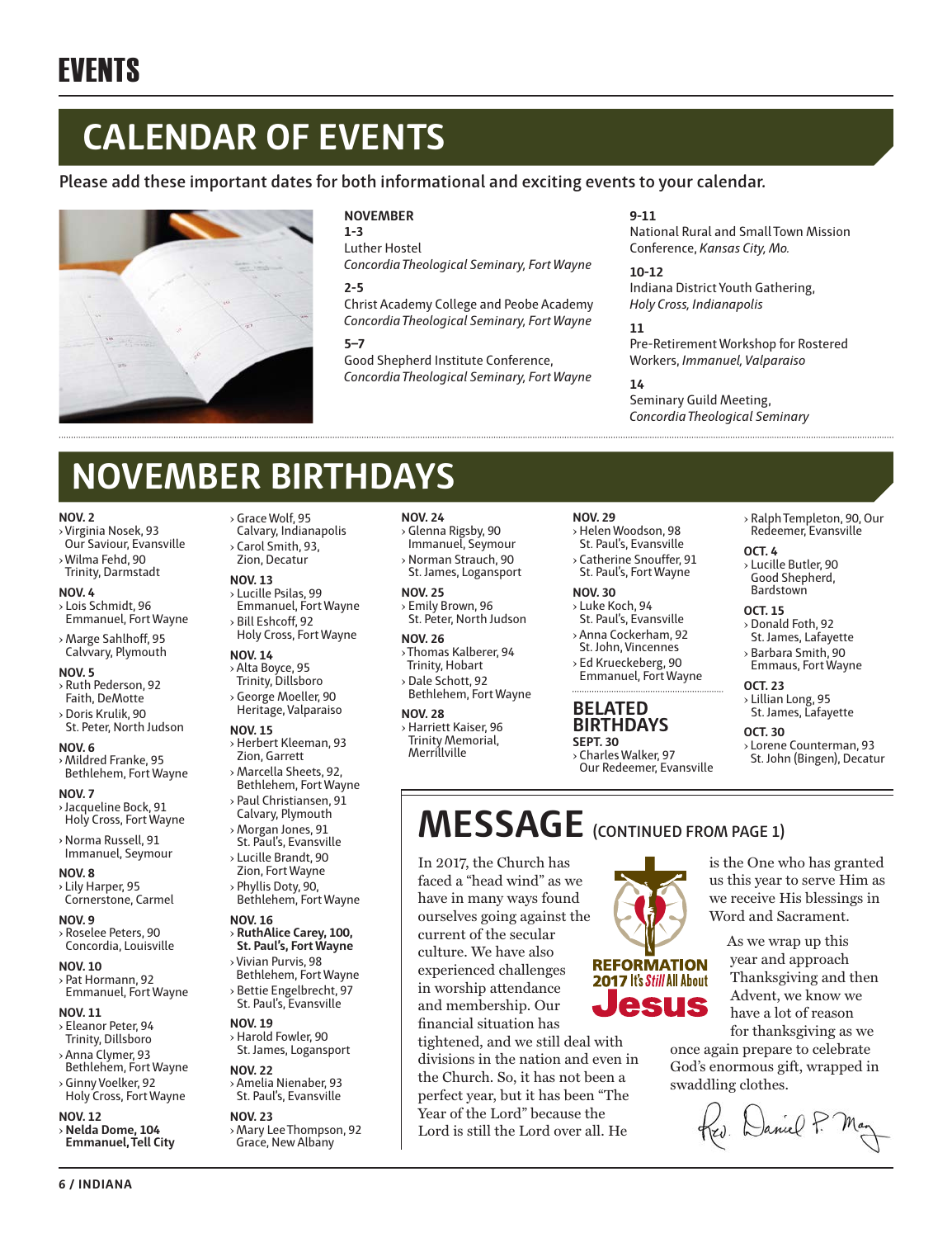# **CELEBRATIONS**

# **NOVEMBER ANNIVERSARIES**

#### **NOV. 1**

› Mr. & Mrs. Don Koestring 64, Our Redeemer, Evansville

**NOV. 3** › Mr. & Mrs. Norm Jacobs 61, Heritage, Valparaiso

**NOV. 4**

› Mr. & Mrs. Robert Fox 67, St. Paul's, Bremen

#### **NOV. 5**

› Mr. & Mrs. George Wilson 62, Emmanuel, Fort Wayne

#### **NOV. 6**

› Mr. & Mrs. Phillip Konrad 63, St. Peter, North Judson

#### **NOV. 10**

› Mr. & Mrs. Ben Warren 67, Our Redeemer, Knox

#### **NOV. 11**

- › Mr. & Mrs. Glen Heideman 55, Immanuel, Seymour
- › Mr. & Mrs. Donald Bennett
- 51, Immanuel, Seymour
- › Mr. & Mrs. Phill Conarroe 50, Bethany, Connersville
- › Mr. & Mrs. Terry Pruss 50, St. John's, Farmers Retreat

#### **NOV. 16**

- › Mr. & Mrs. Tom Christiansen 59, Calvary, Plymouth
- › Mr. & Mrs. Ronald Gordy,
- 54, St. James, Lafayette
- › Mr. & Mrs. Dave Gunsett 54, Zion, Decatur

#### **NOV. 18**

- › Mr. & Mrs. Rudolf Czerny
- 67, St. John, Indianapolis
- › Mr. & Mrs. Steven Smith 56, St. John, Lanesville
- 

#### › Mr. & Mrs. Roger Panning 50, Zion, Wabash

#### **NOV. 20**

› Mr. & Mrs. Donald Everest 57, Zion, Wabash

#### **NOV. 21**

- › Mr. & Mrs. Charles Klasing 63, Calvary, Indianapolis
- › Mr. & Mrs. Bill Ayres
- 59, St. John, Indianapolis › Mr. & Mrs. Stanley Payne
- 58, Emmanuel, Fort Wayne

#### **NOV. 23**

- › Mr. & Mrs. Willis Baumgart
- 67, St. John, Lanesville › Mr. & Mrs. Erwin Schoch
- 62, Grace, New Albany › Mr. & Mrs. Tim Halcomb
- 54, Cornerstone, Carmel
- › Mr. & Mrs. Gerald McFarland 54, Calvary, Indianapolis

#### **NOV. 24**

- › **Mr. & Mrs. Arthur Rump 72, St. John, Indianapolis**
- › Mr. & Mrs. Donnie Snyder 61, Calvary, Plymouth
- › Mr. & Mrs. James Such 60, Trinity, Hobart
- › Mr. & Mrs. Jack Huebschman 56, Emmanuel, Tell City
- › Mr. & Mrs. Ed Bowman 54, Emmanuel, Fort Wayne

#### **NOV. 25**

- › Mr. & Mrs. Elmer Lenburg 67, Trinity, Hobart
- › Mr. & Mrs. Stan Wagner 63, Zion, Garrett
- › Mr. & Mrs. Lawrence Brown
- 58, St. James, Lafayette › Mr. & Mrs. Jerry Brown
- 52, Immanuel, Seymour › Mr. & Mrs. Gerald Kanning 52, Emmanuel, Fort Wayne
- › Mr. & Mrs. Tom Oyer 52, Calvary, Indianapolis

#### **NOV. 26**

- › Mr. & Mrs. Donald Schneider
- 67, Immanuel, Seymour › Mr. & Mrs. Wayne Swart
- 63, St. Paul's, Evansville

**Share** 

**your** 

**news!**

#### › Mr. & Mrs. Paul Eisert 57, Shepherd of the Hills, Georgetown

- › Mr. & Mrs. Leslie Ricks
- 57, St. James, Lafayette › Mr. & Mrs. John Hassel
- 53, Trinity Memorial, Merrillville › Mr. & Mrs. George Corrie
- 52, Faith, DeMotte

#### **NOV. 27**

- › Mr. & Mrs. Donald Roser 64, Zion, Wabash
- › Mr. & Mrs. Ray Becher 59, Zion, Decatur
- › Mr. & Mrs. Chuck Krueckeberg 52, Zion, Decatur
- › Mr. & Mrs. Jim Simpson 52, Cornerstone, Carmel
- › Mr. & Mrs. Chuck Sweeney 52, Living Water, Wolf Lake

#### **NOV. 28**

› Mr. & Mrs. Fred Mesenbrink 53, Cornerstone, Carmel

#### **NOV. 29**

- › Mr. & Mrs. Robert Tetzloff Sr. 64, Our Redeemer, Knox
- › Mr. & Mrs. Lynn Fox
- 59, St. John, Indianapolis › Mr. & Mrs. Phillip Driver
- 58, Calvary, Indianapolis
- › Mr. & Mrs. Robert Vatne 54, Cornerstone, Carmel

#### **NOV. 30**

- › Mr. & Mrs. Roger Roth
- 60, Our Redeemer, Evansville › Mr. & Mrs. Kenneth Kirkpatrick 55, St. James, Lafayette
- › Mr. & Mrs. Paul Schweiger 54, Trinity Memorial, Merrillville

#### **BELATED ANNIVERSARIES**

- **SEPT. 6** › Mr. & Mrs. Albert Arendt
- 69, Trinity, Darmstadt

Do you have exciting news you'd like to see published in the Indiana District *Lutheran Witness*? We'd love to share your news and see photos of what's happening in our district! Be sure to send in your submissions.

**The deadline for the January issue of** *The Lutheran Witness* **is Nov. 12.** 

Your stories and photos are welcomed and most appreciated.

#### **SEPT. 8**

› Mr. & Mrs. Jim Ruff 60, Trinity, Darmstadt

#### **SEPT. 11**

› Mr. & Mrs. Ken Fehd 69, Trinity, Darmstadt

#### **SEPT. 13**

› Mr. & Mrs. James Kahre 59, Trinity, Darmstadt

#### **Sept 15**

› Mr. and Mrs. Russel Poor 66, Trinity (Decatur Road), Fort Wayne

#### **SEPT. 30**

**Oct. 3**

**OCT. 8**

**OCT. 9**

**Oct. 13**

Fort Wayne **Oct. 23**

Fort Wayne **OCT. 28**

Fort Wayne **OCT. 6**

› Mr. & Mrs. Bob Phillips, 53, Our Redeemer, Evansville

› Mr. and Mrs. Bob Hollis 53, Trinity (Decatur Road),

› Mr. & Mrs. Thomas Crouse 54, St. James, Lafayette

› Mr. & Mrs. John Nine, Sr. 62, Emmaus, Fort Wayne

› Mr. and Mrs. George Eldridge Sr. 57, Emmaus, Fort Wayne

› Mr. and Mrs. Marvin Conrad 61, Trinity (Decatur Rd.),

› Mr. and Mrs. Delbert Conrad 57, Trinity (Decatur Road),

› Mr. and Mrs. Robert Klaiber, 50, St. James, Lafayette

**NOVEMBER 2017 / 7**

Please send all submissions to Jan Koenig at **jan.koenig@in.lcms.org** 

Please remember that photos sent electronically should be in high resolution, with a minimum of 300

or by postal mail to: **Lutheran Witness Editor Indiana District LCMS 1145 South Barr St. Fort Wayne, IN 46802**

dpi.